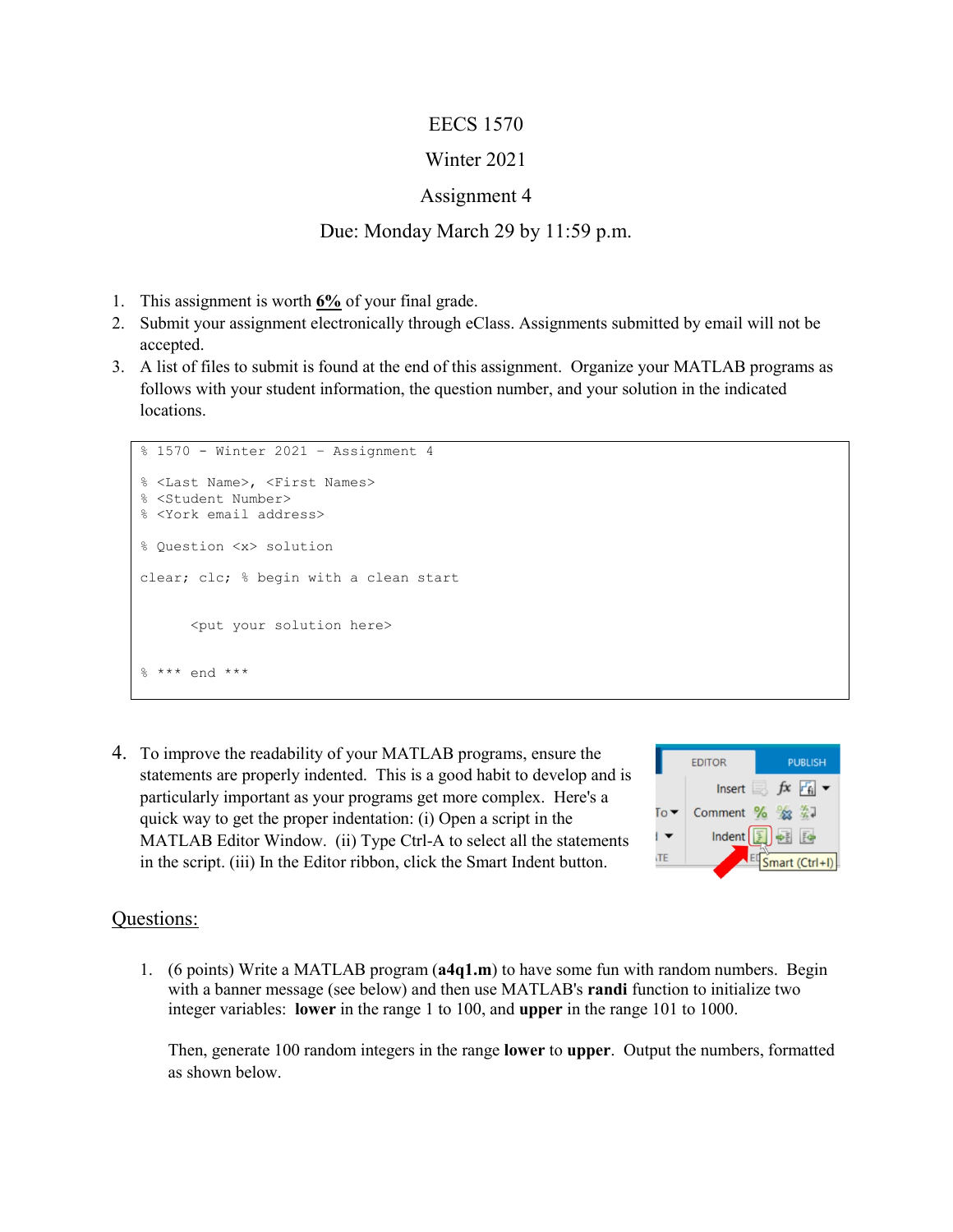As well, compute and output the following summary of the numbers:

- The lowest generated number
- The highest generated number
- The mean of the numbers
- The number of odd numbers
- The number of even numbers
- The number of prime numbers
- The prime numbers

To check for prime numbers, use MATLAB's **isprime** function.

End with "Thank you. Bye."

Below is an example run of the program.

FUN WITH RANDOM NUMBERS

|                             |  | 100 Random Numbers in Range 66 to 467   |  |  |  |  |  |  |  |
|-----------------------------|--|-----------------------------------------|--|--|--|--|--|--|--|
|                             |  | 395 354 455 279 196 108 311 379 236 102 |  |  |  |  |  |  |  |
|                             |  | 173 127 178 242 277 249 417 274 445 322 |  |  |  |  |  |  |  |
|                             |  | 450 162 337 182 336 345 93 168 156 334  |  |  |  |  |  |  |  |
|                             |  | 405 204 379 337 68 308 221 434 66 251   |  |  |  |  |  |  |  |
|                             |  | 236 251 375 195 381 255 80 136 356 256  |  |  |  |  |  |  |  |
|                             |  | 127 203 310 143 362 163 434 174 373 141 |  |  |  |  |  |  |  |
|                             |  | 181 102 297 340 285 237 325 326 338 321 |  |  |  |  |  |  |  |
|                             |  | 445 149 351 160 113 310 246 250 332 375 |  |  |  |  |  |  |  |
|                             |  | 206 332 233 404 400 169 312 300 283 415 |  |  |  |  |  |  |  |
|                             |  | 172 193 113 443 325 258 323 284 326 284 |  |  |  |  |  |  |  |
|                             |  |                                         |  |  |  |  |  |  |  |
| Summary                     |  |                                         |  |  |  |  |  |  |  |
|                             |  |                                         |  |  |  |  |  |  |  |
| Lowest: 66                  |  |                                         |  |  |  |  |  |  |  |
| Highest: 455                |  |                                         |  |  |  |  |  |  |  |
| Mean: 269.6                 |  |                                         |  |  |  |  |  |  |  |
| Numbers that are            |  |                                         |  |  |  |  |  |  |  |
| odd: 51                     |  |                                         |  |  |  |  |  |  |  |
| even: 49                    |  |                                         |  |  |  |  |  |  |  |
| Number of prime numbers: 21 |  |                                         |  |  |  |  |  |  |  |
| Primes                      |  |                                         |  |  |  |  |  |  |  |
|                             |  | 311 379 173 127 277 337 379 337         |  |  |  |  |  |  |  |
|                             |  | 251 251 127 163 373 181 149 113         |  |  |  |  |  |  |  |
|                             |  | 233 283 193 113 443                     |  |  |  |  |  |  |  |
| Thank you. Bye.             |  |                                         |  |  |  |  |  |  |  |

Your program should generate output exactly as shown above, adjusted, of course, for the actual numbers generated. Output the prime numbers eight (8) per line, exactly as shown above, adjusted, of course, for the number of prime numbers. Also, output the prime numbers using a single **fprintf** statement and without using a loop statement.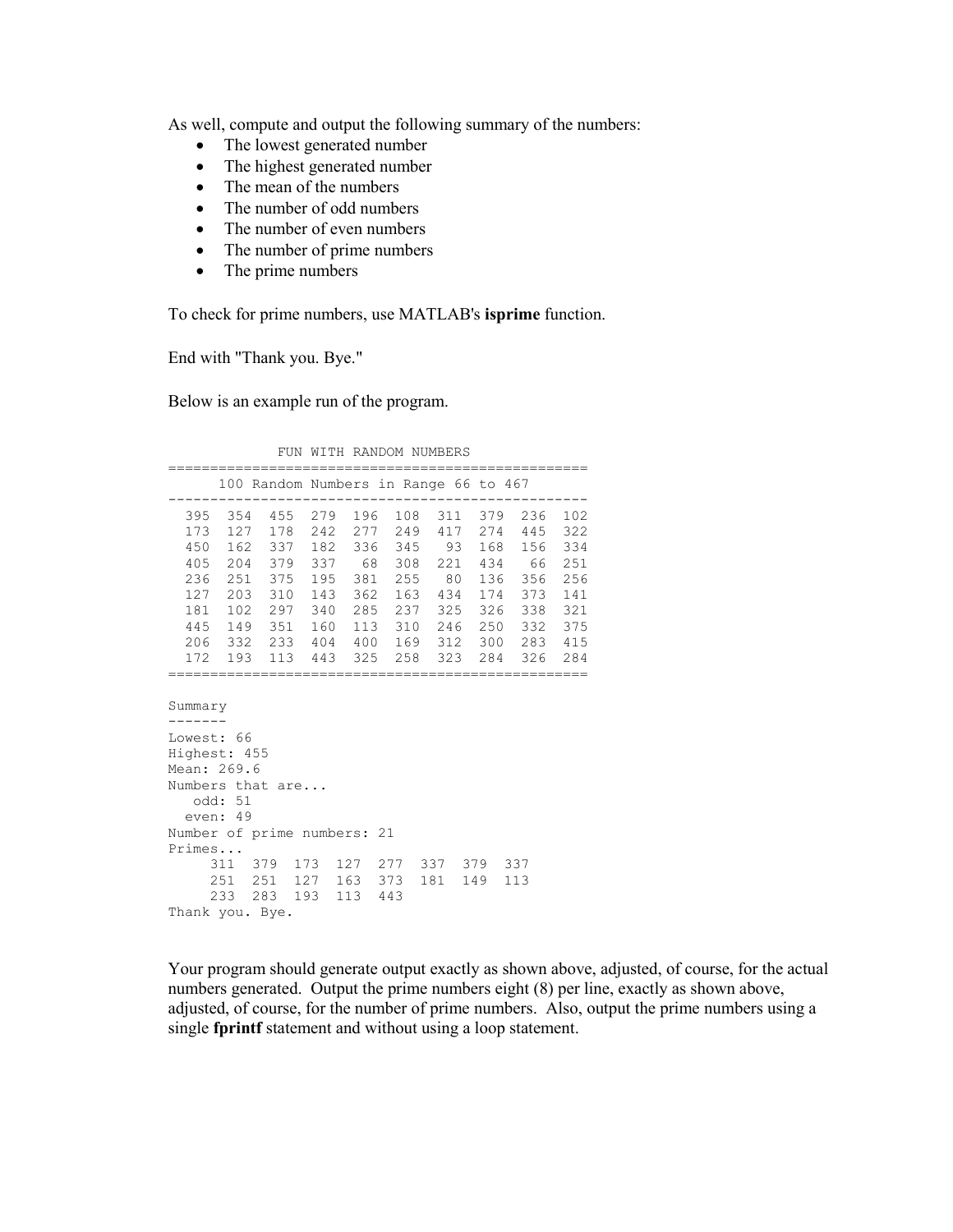2. (6 points) Do you work on homework with music playing in the background? Let's explore this idea. This question examines whether concentration is affected by the style of music playing in the background. A research project engaged six participants to perform a sorting task with music playing in the background. Each participant was tested on two music conditions: classical music and hip hop music. For each music condition, five sorting trials were performed. The time in seconds was recorded for each trial. Less time means faster sorting, and, arguably, better concentration. The data are shown below.

|                | <b>Classical Music</b> |    |    |                | Hip Hop Music |    |    |    |    |               |
|----------------|------------------------|----|----|----------------|---------------|----|----|----|----|---------------|
| Participant    |                        | 2  | 3  | $\overline{4}$ | 5             |    | 2  | 3  | 4  | $\mathcal{L}$ |
|                | 54                     | 44 | 48 | 42             | 42            | 53 | 51 | 47 | 42 | 40            |
| 2              | 56                     | 48 | 43 | 43             | 30            | 95 | 53 | 55 | 60 | 49            |
| 3              | 62                     | 58 | 54 | 47             | 41            | 84 | 89 | 85 | 64 | 63            |
| $\overline{4}$ | 46                     | 42 | 34 | 29             | 28            | 48 | 41 | 41 | 33 | 33            |
| 5              | 72                     | 44 | 43 | 37             | 43            | 79 | 50 | 40 | 38 | 32            |
| 6              | 63                     | 59 | 42 | 40             | 41            | 78 | 58 | 70 | 55 | 57            |

The data are stored in the file **sorting task.txt** which is available on eClass with this assignment. Write a MATLAB script (**a4q2.m**) that reads the data into a matrix **ST**. Do not output the data. Analyse the data to determine

- the mean sorting time in seconds over all trials in the experiment,
- the mean sorting time for each music condition (classical vs. hip hop),
- which music condition took less time in the sorting task and by what percentage relative to the other condition, and
- whether the difference in sorting time between the two music conditions was statistically significant.

Your MATLAB script should output the results of the above analysis in the command window. The output should look like this:

```
=========================================================
Effect of Background Music on Concentration (using a sorting task)
------------------------------------------------------------------
Result for sorting time
Grand mean: xxxxx (s)
Results by listening condition
Classical music: xxxxx (s)
Hip hop music: xxxxx (s)
Summary
Sorting time was xxxx% less while listening to xxxx music
Significance test: t(xxx) = xxxxx, p = xxxxxx (xxx)
==================================================================
```
Insert values in the output where you see **x**'s above. The values should be computed from the data. Do not type the values into your script. The first three values are times in seconds (with two decimal places). The next computed value is the difference as a percent (with one decimal place) for the music condition that took less time in the sorting task relative to the condition that took more time. On the same line, the next computed value is either "classical" or "hip hop"; i.e., the music condition that took less time overall in the sorting task.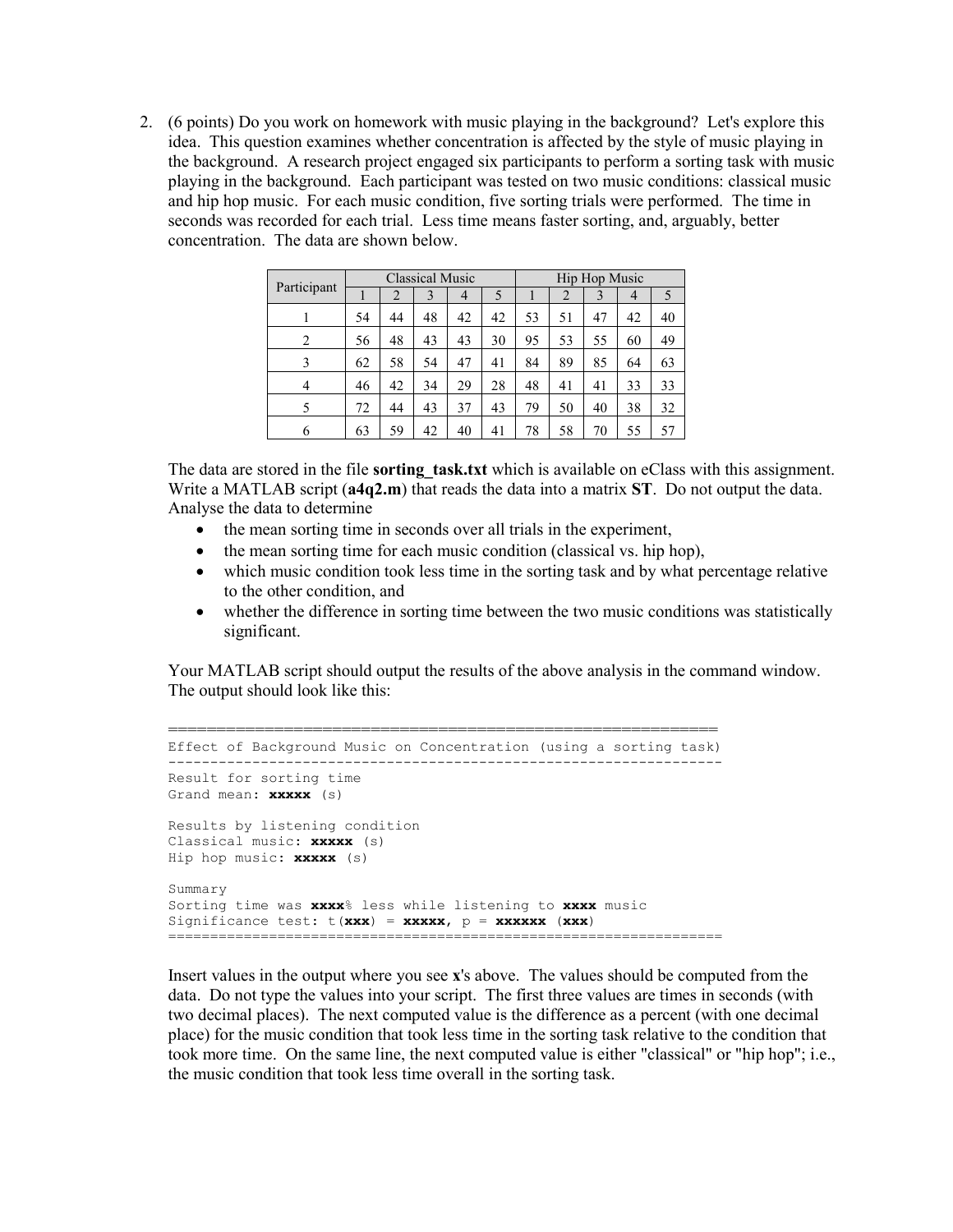The final line of output text gives the results of a *t*-test to determine if the difference in sorting time between the two music conditions was statistically significant. The four computed values, in order, are

- the degrees of freedom (an integer)
- the *t*-statistic (with two decimal places)
- the probability (with four decimal places), and
- either "significant" (if  $p < .05$ ) or "not significant" (if  $p \ge .05$ )

For the significance test, review example 2 in lecture 7 (Statistical Functions). There is one minor difference here. You need to use the function **ttest**, rather than **ttest2**, which was used in example 2 in lecture  $7<sup>1</sup>$  $7<sup>1</sup>$  $7<sup>1</sup>$ 

3. (4 points) An experiment with 16 participants was conducted to compare four soft keyboards for text entry on smart phones. For each keyboard, nine trials were administered. Each trial involved entering a phrase of text. The text entry speed in words per minutes (wpm) was logged for each trial. The following data were collected. Each value is the mean text entry speed (wpm), averaged over 16 participants for the corresponding trial.

| Trial          | Owerty | Octopus | TP Curve | TP Plus |
|----------------|--------|---------|----------|---------|
| T <sub>1</sub> | 53.34  | 24.65   | 28.69    | 26.91   |
| T <sub>2</sub> | 50.89  | 34.99   | 31.31    | 30.24   |
| T <sub>3</sub> | 52.29  | 47.55   | 31.27    | 35.74   |
| T4             | 52.04  | 54.73   | 32.35    | 36.89   |
| T <sub>5</sub> | 57.71  | 61.59   | 36.31    | 40.92   |
| T <sub>6</sub> | 56.64  | 66.84   | 36.47    | 41.83   |
| T7             | 54.87  | 62.52   | 40.09    | 44.12   |
| T8             | 52.57  | 68.90   | 41.15    | 44.98   |
| T9             | 55.47  | 70.83   | 40.30    | 46.27   |

The above data are in the file **keyboard** comparison.txt which is available in eClass with this assignment. Additional details on the data are found in **keyboard** comparison readme.txt, also available on eClass.

Write a MATLAB program (**a4q3.m**) that uses the **readtable** function to read the data from **keyboard** comparison.txt into a table **T**. Process the data to compute the mean and standard deviation of the entry speed over the nine trials for each keyboard. Generate output to the Command Window, formatted as follows:

<span id="page-3-0"></span> <sup>1</sup> The data here require a *paired-sample t-test* (**ttest**) because the experiment used a within-subjects design: Each participant was exposed to both music conditions. The data in example 2 in lecture 7 used a *two-sample t-test* (**ttest2**) because the experiment used a between-subjects design: Two groups of participants were tested with each participant exposed to only one condition.